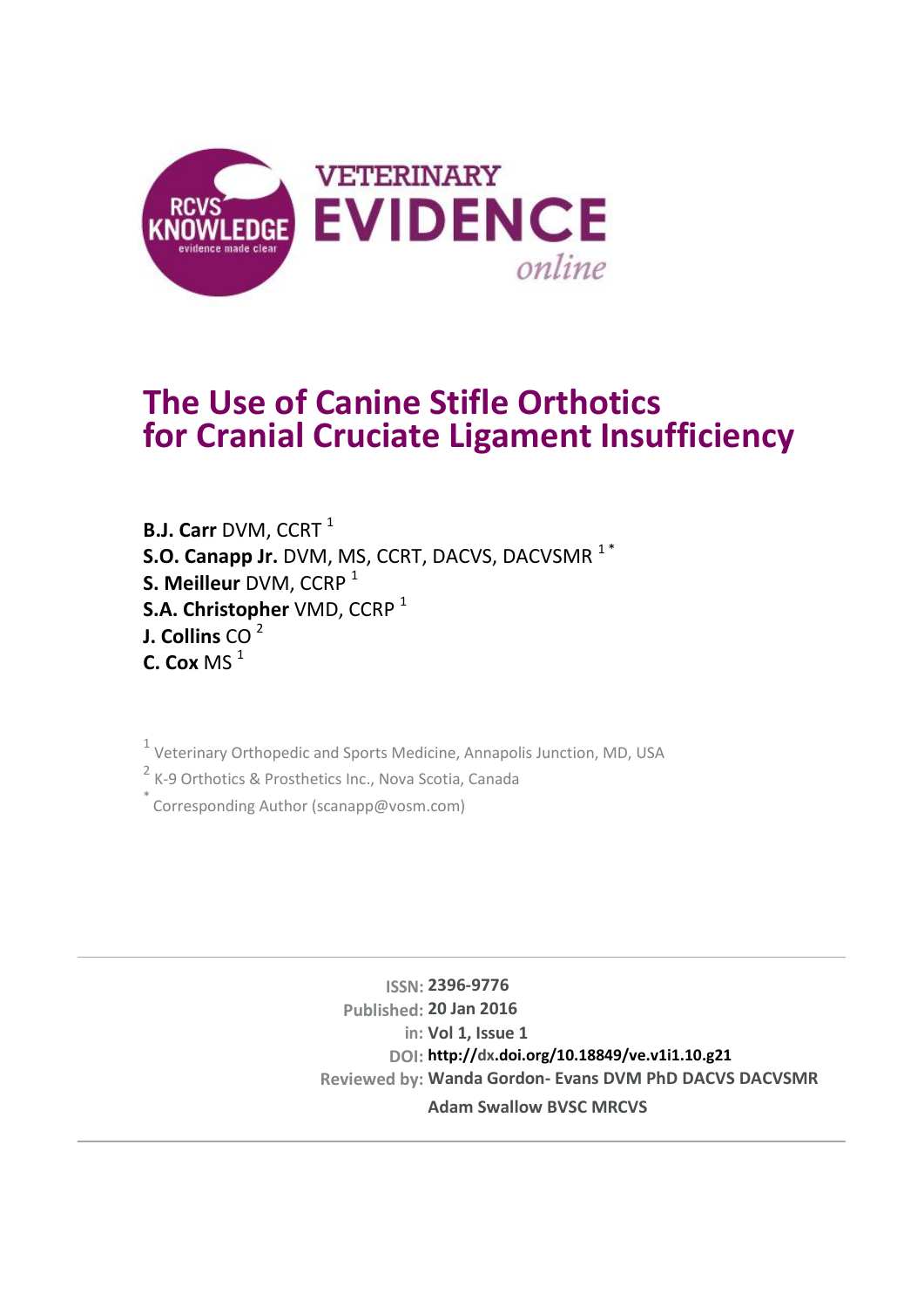**Objective:** To assess weight bearing of dogs treated for unilateral cranial cruciate ligament insufficiency with a custom stifle orthotic.

**Background:** Cranial cruciate ligament (CCL) insufficiency is the most common cause of hind limb lameness in dogs. While there are numerous options for surgical management, surgery is not always an option. Recently, the use of canine stifle orthotics has also emerged as a means to non-surgically manage patients with cranial cruciate ligament insufficiency.

**Evidentiary value:** This is a retrospective study of ten dogs treated for unilateral cranial cruciate ligament rupture with a stifle orthotic.

**Methods:** Medical records (January 2005- December 2012) of ten dogs treated for unilateral cranial cruciate ligament rupture with a stifle orthotic were reviewed. Temporospatial gait analysis was performed using a pressure sensing walkway at baseline and 90 days or greater post orthotic placement to identify weight bearing with total pressure index % (TPI%).

**Results:** TPI% improved significantly by 5.1% in the affected limb when compared to baseline (*p* = 0.0020). At final gait analysis, TPI% significantly improved by 3% in the affected limb with the orthotic off when compared to the unaffected limb ( $p = 0.0020$ ).

**Conclusion:** Custom canine stifle orthotics allow for improved weight bearing in the affected limb.

**Application**: Custom canine stifle orthotics should be considered for cases with concurrent medical conditions or financial constraints that do not allow for surgical intervention.

**Abbreviations:** TPI%: Total Pressure Index Percentage

## **INTRODUCTION**

Cranial cruciate ligament (CCL) insufficiency is the most common cause of hind limb lameness in dogs (*1*). Many recent studies have shown surgical stabilization to be effective in managing cranial cruciate ligament insufficiency (*2-12*). While there are numerous options for surgical management, surgery is not always an option. Concurrent medical problems, financial concerns, or staging procedures for bilateral CCL insufficiency are all reasons for either forgoing or delaying surgical treatment. One recent study reported that dogs treated surgically and with non-surgical methods (weight loss, administration of NSAIDs, and rehabilitation therapy) had better overall outcomes compared with dogs that were treated via non-surgical methods alone (*6*). Recently, the use of canine stifle orthotics has also emerged as a means to non-surgically manage patients with cranial cruciate ligament insufficiency.

In human medicine, knee braces are commonly used for multiple conditions (*13-19*). Bracing of the human knee has been shown to enhance proprioception/joint position sense, permit the injured limb to relax, reduce fatigue in injured limb, provide some mechanical protection against impact, and slow movement down to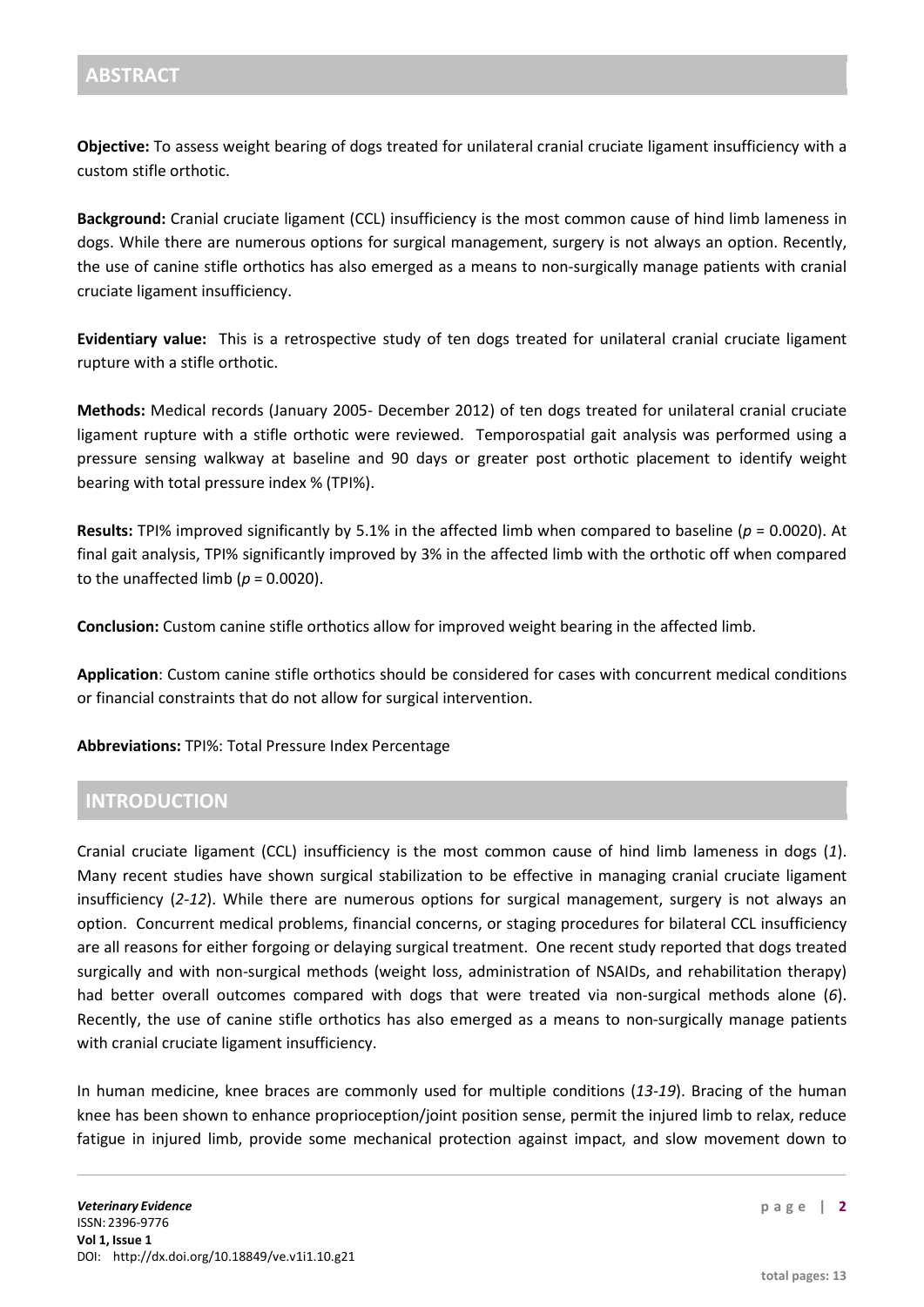allow muscles time to react and control motion (*14,17-22*). Recently there has been debate over the efficacy of functional knee braces in neutralizing excessive anteroposterior translation in the ACL deficient knee. Functional knee braces are designed to reduce knee instability by neutralizing forces to support the affected ligament (i.e. neutralizing cranial tibial thrust in the ACL deficient knee). One recent review reported that biomechanical evaluations of functional braces have been mixed and concluded further functional brace studies designed to apply forces to the knee joint similar in magnitude to the native ACL should be performed (*16*). In spite of this, functional knee braces are still thought to be effective in controlling anteroposterior translation in ACL-deficient knees under low loading conditions (*17-22*). However, knee braces are not believed to be effective under high loading conditions, such as those that occur during athletic activity (*16,17,20,21*).

Functional knee braces are utilized in veterinary medicine with the most common indication being cranial cruciate ligament insufficiency (*23*). To the author's knowledge, no objective data is available to support the use of stifle orthotics in dogs. The goal of this study is to evaluate weight bearing of patients diagnosed with a unilateral cranial cruciate ligament insufficiency while wearing a stifle orthotic using a pressure sensing walkway. The hypothesis is that the use of a custom stifle orthotic would allow for increased weight bearing as demonstrated by temporospatial gait analysis using a pressure sensing walkway.

## **RESULTS**

#### **Patient Demographics**

Of the 160 patients that have been treated at VOSM with stifle orthotics for CCL insufficiency, 10 fit the inclusion criteria for this study. All 10 patients were assessed at baseline and presented 90 days or greater post orthotic placement for re-evaluation (mean, 180 days; range 90 – 540 days). There were 9 breeds represented, the Labrador retriever was the most common (n= 2, 20%), followed by one each of Beagle, Bernese Mountain Dog, Doberman, German Shorthaired Pointer, Mastiff, Newfoundland, Pit Bull Terrier and West Highland White Terrier. The average age was 10.4 years old (range 3-15.7 years, median 10.4 years). The average weight was 29.8 kg (range 6.8-52.7kg, median 31.8kg). Males accounted for 1 patient (10%) who was altered. Females accounted for 9 patients (90%) with 8 being altered and 1 being intact (Table 1 and Table 2).

#### **Medications:**

Seven of the ten patients were on medications when they presented at 90 days or greater post orthotic placement. Three of the seven were taking gabapentin and tramadol for pain. Five of the ten patients were taking a non-steroidal anti-inflammatory medication (carprofen). Two patients were on joint supplements, including Adequan(1), Dasuquin with MSM(1). One patient with concurrent hepatic insufficiency was on Denamarin and meclizine. Many patients were on a multimodal drug therapy plan (Table 3).

#### **Orthopedic Examination Findings:**

Of the ten study patients identified, the right stifle was affected in 50% of the cases and the left stifle affected in 50% cases. Patients with bilaterally affected stifles were excluded from the study. At diagnosis cranial drawer in both flexion and extension was identified in 8 patients (80%) and 2 patients (20%) had cranial drawer in flexion only. The meniscus was evaluated in all cases with only 1 (10%) having a suspect meniscal injury as identified by a meniscal click, pain on deep flexion, and positive McMurray test for meniscal injury (Table 2). No examination findings had changed at the 90 days or greater post orthotic placement evaluation. No evidence of neoplasia or progression of osteoarthritis was noted on radiographs of the affected stifle.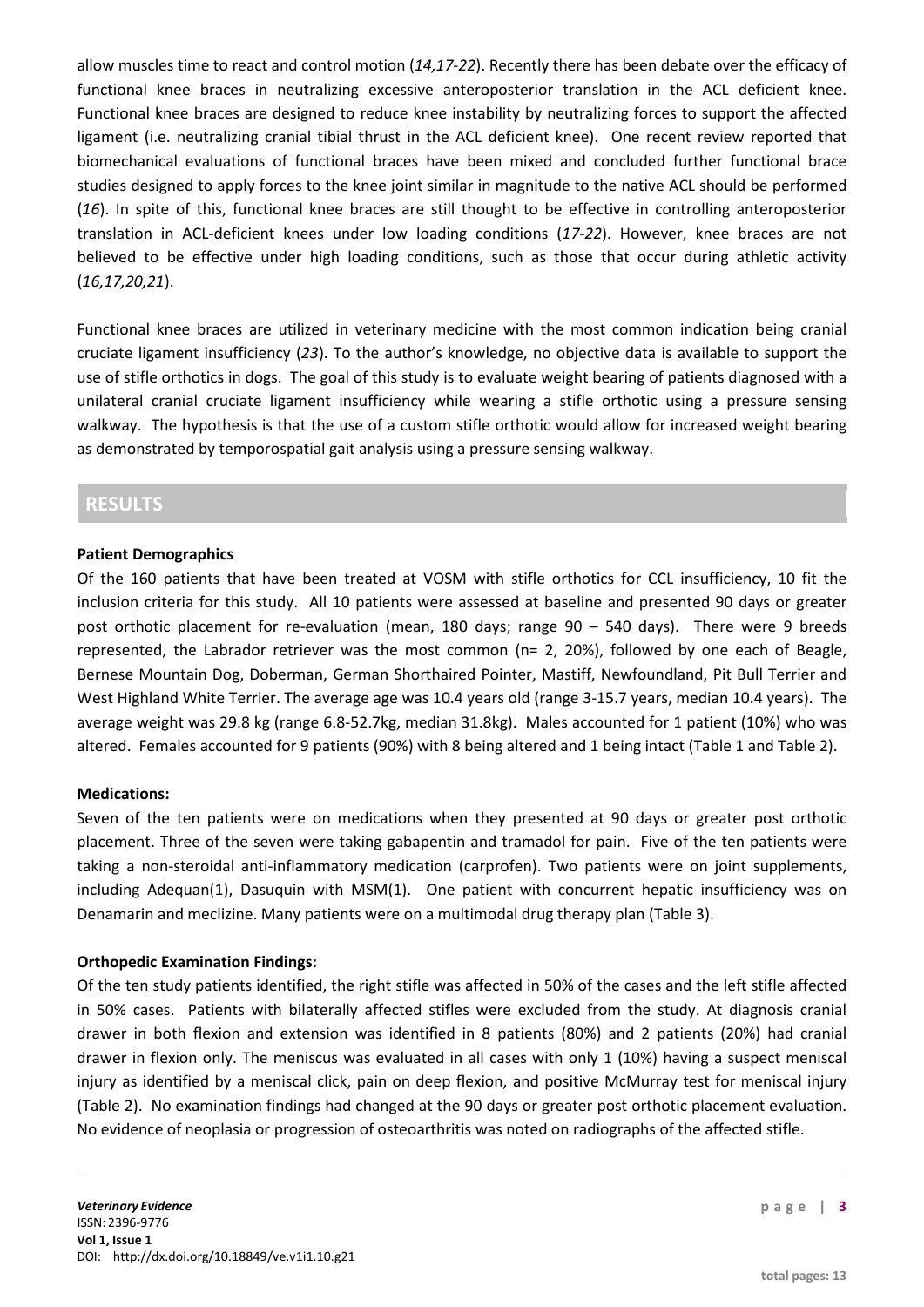#### **Total Pressure Index**

Baseline data showed an average total pressure index (TPI%) of 21.6% (range 14.6%-25.7%) in the unaffected limb and 13.4% (range 7.3% -18.8%) in the affected limb. At 90 days or greater post orthotic placement, when dogs were walked over the pressure mat without their orthotic in place, an average TPI% of 22.1% (range 19%- 25.3%) in the unaffected limb and 15.5% (range 11.7%-18.9%) in the affected limb was found (Fig 1;  $p =$ 0.0020). There was also a statistically significant increase in affected limb TPI% without the orthotic when compared to baseline data (Fig 2;  $p = 0.0195$ ). When dogs were walked over the pressure mat with their orthotic in place, an average TPI% of 21.3% (range 17.7%-24.9%) in the unaffected limb and 18.5% (range 13.9%-22.1%) in the affected limb was found (Fig 3;  $p = 0.0098$ ). When comparing the patient using their orthotic to their initial consultation, we found a statistically significant average increase in TPI % of 5.1% in the affected limb (Fig 2 and Fig 4; *p* = 0.0020). When comparing the difference of wearing the orthotic versus not wearing the orthotic on the patients final recheck analysis, we found a statistically significant average increase of 3% in the affected limb (Fig 2 and Fig 4; *p* = 0.0020).

#### **Validated Client Survey**

On 90 days or greater post orthotic placement, owners were asked to complete the Helsinki Chronic Pain Index. Only five of the ten owners completed the survey. Owners were asked to assess the patient's mood, pain level, willingness to play, and ability to walk, trot, gallop, jump, rise, move after periods of long rest, and move after heavy exercise. Client follow-up (mean, 180 days; range 90 – 540 days) revealed overall improvement in terms of function in all cases, indicating that patients were able to return to near normal (prior to stifle instability) activity levels. While only five of the ten owners completed the survey, all owners expressed satisfaction with the orthotic. Only two of the owners stated the orthotic required minor adjustments after the initial placement and fitting appointment.

## **DISCUSSION**

The present study demonstrates that custom canine stifle orthotics allow for improved weight bearing in patients with unilateral cranial cruciate ligament insufficiency. Validated client survey also revealed overall improvement in terms of function. Thus, canine stifle orthotics should be considered for those cases with concurrent medical conditions or financial constraints that do not allow for or require a delay of surgical intervention.

While surgery is the gold standard treatment for treating cranial cruciate ligament insufficiency, this study showed that custom stifle orthotics can still help improve overall function. In the one case where a meniscal click, pain on deep flexion, and positive McMurray test for meniscal injury was identified, this patient also had improved weight bearing while wearing the stifle orthotic. Further study would be needed to fully assess the outcome of custom stifle orthotics in dogs with concurrent meniscal injury. Whether surgery is declined for medical or financial reason, custom stifle orthotics can be offered to help improve function. However, in the authors' experience, prior to recommending a custom stifle orthotic, it is important to consider patient and owner factors as complications can include rub sores, persistent instability, and secondary soft tissue injuries if the orthotics are not casted for, fitted, worn and monitored correctly and consistently.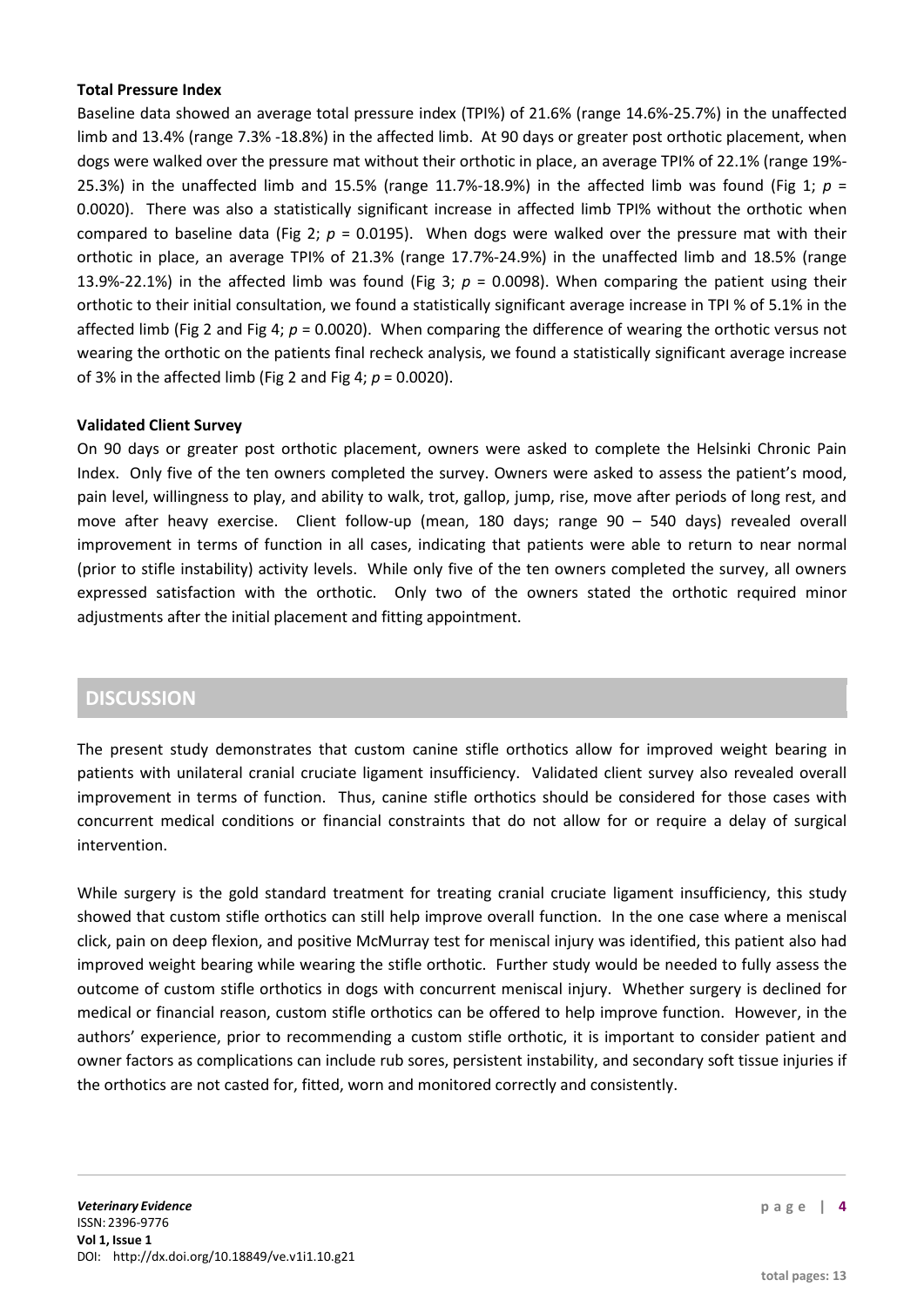The effect of custom stifle orthotics combined with rehabilitation therapy remains unknown as all patients in this study declined enrollment in a dedicated rehabilitation therapy program. It is possible that rehabilitation therapy could further improve function as previous studies have shown that rehabilitation therapy alone can improve patient outcome (*6*). Future study should assess the outcome and level of return to function of patients with cranial cruciate ligament insufficiency treated with rehabilitation therapy and a custom stifle orthotic.

It is also important to note that custom stifle orthotics have been used for a variety of conditions, including collateral ligament injuries, deranged stifles, post stem cell therapy, and post patellar ligament repair (*23*). While assessing these outcomes is beyond the scope of this study, future studies should also assess outcomes of patients treated with a custom stifle orthotic for such conditions.

Limitations of this study are predominantly due to the small sample size and retrospective nature of the study. Many of the initial 160 patients identified were either deceased or lost to follow up at the time the study was performed. Also, all patients were not reassessed at 90 days following stifle orthotic placement (range 90 – 540 days), and there was no control group. Seven of the ten patients were also on medications over the course of the study, and this could also affect outcomes. Further study is still needed to assess the efficacy of canine stifle orthotics. Also, while improved weight bearing may suggest improved comfort, this study does not assess the kinetic or kinematic effect of custom stifle orthotics on the stifle or gait. While stifle orthotics are believed to limit anterior tibial translation and excessive internal rotation, further study is indicated to assess this.

While further study is still needed to assess the kinetic and kinematic effect of custom stifle orthotics, this study demonstrates that custom canine stifle orthotics allow for improved weight bearing on objective gait analysis and satisfaction in terms of function by validated client survey. Thus, custom stifle braces should be considered for those cases with concurrent medical conditions or financial constraints that do not allow for or require a delay of surgical intervention.

## **METHODS & MATERIALS**

#### **Patient Selection**

Medical records (January 2005- December 2012) of Veterinary Orthopedic and Sports Medicine (VOSM) of dogs treated for cranial cruciate ligament rupture with a stifle orthotic were reviewed. Inclusion criteria were a diagnosis of a unilateral cranial cruciate ligament rupture on the basis of positive cranial drawer and cranial tibial thrust, a baseline temporospatial gait analysis at the time of diagnosis, radiographs of the affected stifle at the time of diagnosis, and stabilization with a custom stifle orthotic with a polycentric mechanical joint and harness system for suspension.<sup>a</sup> All patients included in the study were fitted for the stifle orthotic with their owner present. At the time of the stifle orthotic fitting, all owners were shown how to correctly apply the orthotic and instructed to apply the orthotic when the patient was active. Initially dogs were placed in the brace for 2 to 4 hours per day during periods of activity with the owner checking the orthotic every 30 to 60 minutes to ensure proper fit. This time was gradually increased over 2 weeks until the patient was wearing the orthotic all day during periods of activity. Owners were allowed to remove the orthotic at night while the patient was sleeping.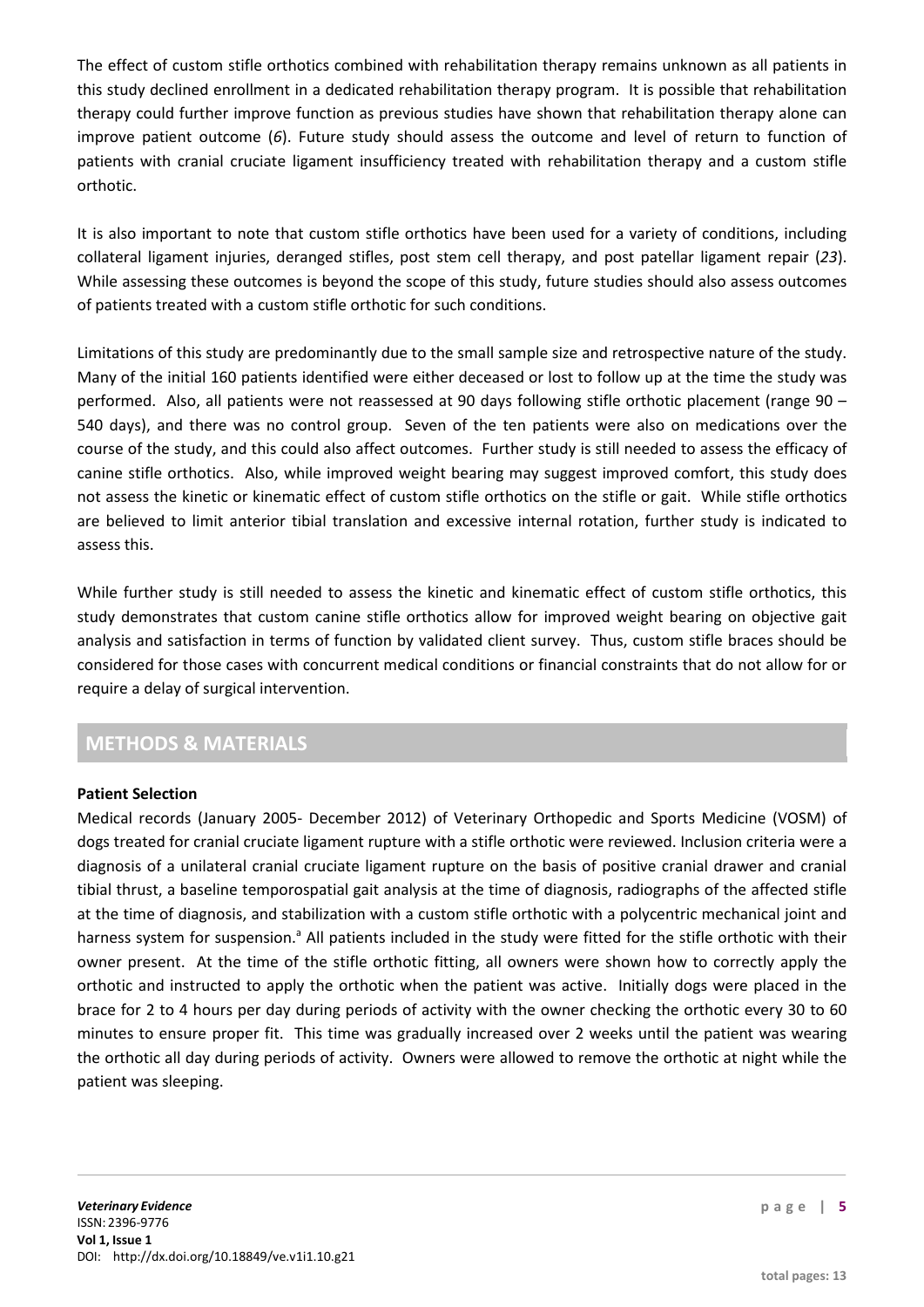Dogs with concurrent orthopedic disease, bilateral cranial cruciate ligament rupture, or concurrent neurologic disease were excluded from the study. Dogs who went on to have surgical repair for the cranial cruciate ligament instability, were deceased, or lost to follow up were also excluded from the study. Finally, if the recommendations for orthotic usage were not complied with, the dog was excluded from the study. Owners of dogs who met the study inclusion criteria were contacted and invited to bring their dog back for a 90 days or greater post orthotic placement re-evaluation that included an orthopedic evaluation, objective gait analysis, and validated client survey.

#### **Orthopedic Evaluation**

Patients were asked to return to VOSM for an evaluation 90 days or greater post orthotic placement. A complete orthopedic and neurological examination was completed by the primary investigator. Routine craniocaudal and mediolateral radiographs of the affected stifle were also performed and evaluated by the primary investigator for progression of osteoarthritis and to rule out neoplasia.

#### **Objective Gait Analysis**

Objective gait analysis was performed in a quiet room using a temporospatial pressure sensing walkway at the time of diagnosis and at 90 days or greater post orthotic placement. The walkway system was equipped with an 8.23 x 0.85-m portable mat that had 29,952 encapsulated sensors.<sup>b</sup> The active dimensions of the mat were 8.04 x 0.61-m. A 1.25 x 0.85-m section of inactive mat was placed at each end of the walkway system to provide transition surfaces when entering and exiting the system. The mat was calibrated by the manufacturer. The walkway system interfaced with a computer and software program for processing and storage of raw data recorded from quadruped gait analysis.<sup>c</sup> One camera was positioned at a height of 50 cm at the end of the walkway system to record movement.<sup>d</sup> Digital video files of each pass across the walkway system were automatically linked to the data files for footfall verification. Owners and other dogs were not permitted to be present during gait analysis. Every dog was handled by the same examiner and allowed to acclimate to the room prior to data collection. Dogs were walked on the mat until they appeared relaxed (approximately 4 to 6 passes/dog).

At 90 days or greater post orthotic placement patients were walked down the pressure sensing walkway with the orthotic on and off to collect the total pressure index percentage (TPI%). Each patient performed three satisfactory passages at a walk with the orthotic on and then the orthotic off. A walk is defined as a 4-beat gait in which all legs step sequentially. A passage down the walkway was considered satisfactory if the patient was walking in a straight line over the center of the mat, looking straight ahead and with less than two standard deviations in variation of the velocity with walk velocity of 0.9 to 1.2 m/s. A successful passage must consist of at least three full gait cycles consecutively without a change in footfall pattern. The gait analysis data with the orthotic off and with the orthotic on were completed at 90 days or greater post orthotic placement and was compared to baseline gait analysis performed at the time of diagnosis.

#### **Validated Client Survey**

Patient owners completed the Helsinki Chronic Pain Index (HCPI) at 90 days or greater post orthotic placement or were contacted by phone if their dog was no longer an active patient at VOSM. The Helsinki Chronic Pain Index (HCPI) is a validated, reliability tested and responsiveness tested pain questionnaire that was completed by the dog owner.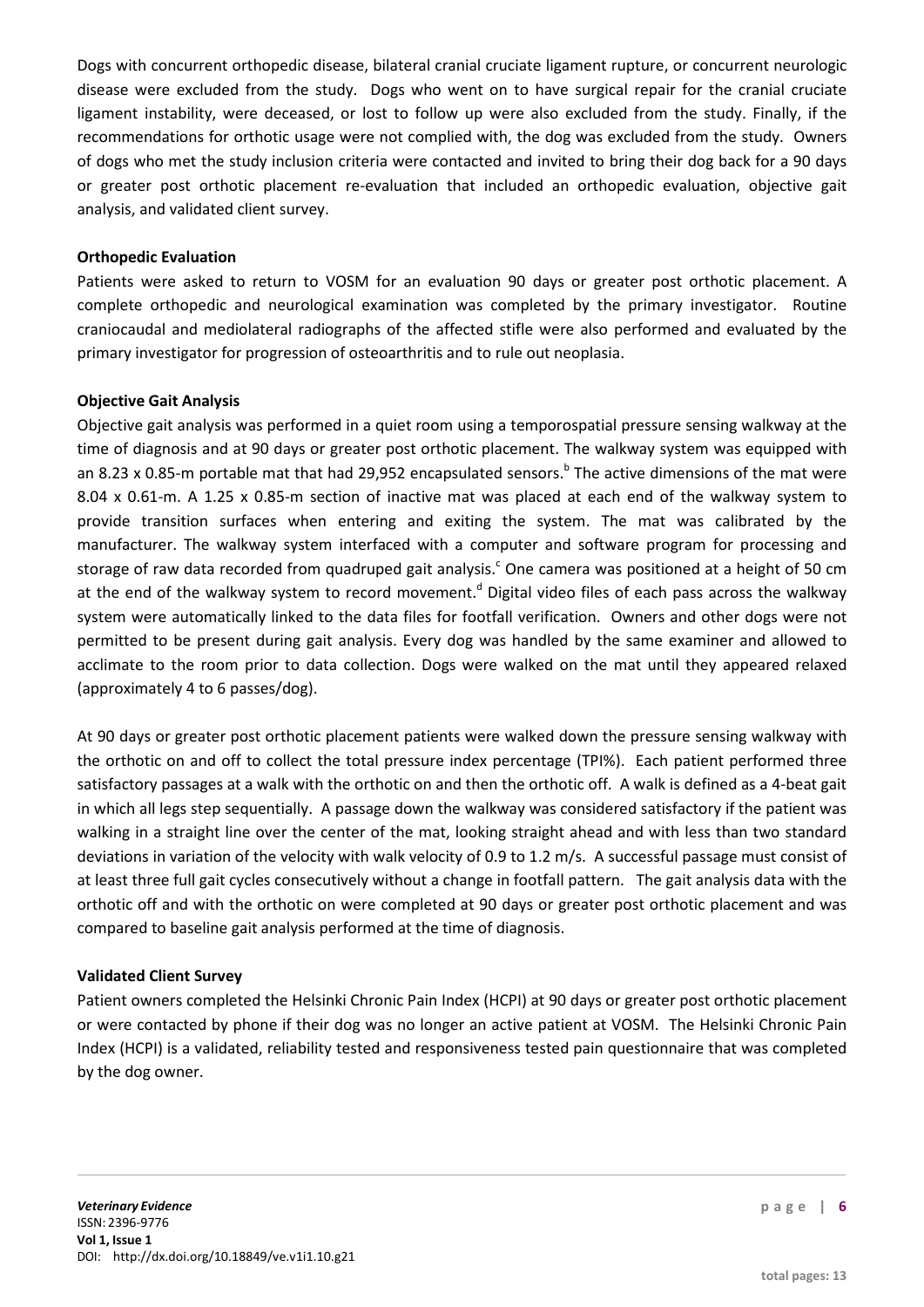#### **Statistical Analysis**

Wilcoxon matched-pairs signed rank test (non-parametric, paired t-test) was performed for all data.<sup>e</sup> Significance was established at p<0.05.

## **FOOTNOTES**

- a. K-9 Orthotics and Prosthetics Inc., Nova Scotia, Canada
- b. GaitFour Pressure Sensing Walkway, platinum version, CIR Systems Inc, Harvertown, PA
- c. GaitFour, platinum version, CIR Systems Inc, Harvertown, PA
- d. Logitech mega pixel web camera, Logitech, Freemont, CA
- e. GraphPad Prismversion 6.00, GraphPad Software, La Jolla, California USA

#### **REFERENCES**

- 1. Witsberger,T. H. et al (2008) Prevalence of and risk factors for hip dysplasia and cranial cruciate ligament deficiency in dogs. *Journal of the American Veterinary Medical Association*. 232(12) pp 1818- 1824 <http://dx.doi.org/10.2460/javma.232.12.1818>
- 2. Kim, S.E. , Lewis, D.D. and Pozzi, A. (2012) Effect of Tibial Plateau Leveling Osteotomy on Femorotibial Subluxation: In Vivo Analysis during Standing. *Veterinary Surgery*, 41(4) pp 465– 47[0http://dx.doi.org/10.1111/j.1532-950X.2012.00973.x](http://dx.doi.org/10.1111/j.1532-950X.2012.00973.x)
- 3. Nelson, S.A. et al (2012) Long-Term Functional Outcome of Tibial Plateau Leveling Osteotomy Versus Extracapsular Repair in a Heterogeneous Population of Dogs. *Veterinary Surgery*. 42(1) pp38– 5[0http://dx.doi.org/10.1111/j.1532-950X.2012.01052.x](http://dx.doi.org/10.1111/j.1532-950X.2012.01052.x)
- 4. Christopher, S.A. , Beetem, J., and Cook, J.L (21012). Comparison of Long-Term Outcomes Associated With Three Surgical Techniques for Treatment of Cranial Cruciate Ligament Disease in Dogs. *Veterinary Surgery*. 42(3) pp 329–334 <http://dx.doi.org/10.1111/j.1532-950X.2013.12001.x>
- 5. Biskup, J.J etc al (2014) Ability of the Tightrope and Percutaneous Lateral Fabellar Suture Techniques to Control Cranial Tibial Translation. *Veterinary Surgery* 43(8) pp 959-985 <http://dx.doi.org/10.1111/j.1532-950X.2014.12111.x>
- 6. Wucherer, K.L et al (2013) Short-term and long-term outcomes for overweight dogs with cranial cruciate ligament rupture treated surgically or nonsurgically. *Journal of the American Veterinary Medical Association*. 242(10) pp 1364-1372 <http://dx.doi.org/10.2460/javma.242.10.1364>
- 7. Molsa,S.H. et al (2014) Long-term functional outcome after surgical repair of cranial cruciate ligament disease in dogs. *BMC Veterinary Research*. 10:266 <http://dx.doi.org/10.1186/s12917-014-0266-8>
- 8. Nelson, S.A. et al (2013) Long term functional outcome of tibial plateau leveling osteotomy versus extracapsular repair in a heterogeneous population of dogs. *Veterinary Surgery* 42(1) pp:38- 5[0http://dx.doi.org/10.1111/j.1532-950X.2012.01052.x](http://dx.doi.org/10.1111/j.1532-950X.2012.01052.x)
- 9. Cook, J.L, et al, (2010) Clinical comparison of a novel extracapsular stabilization procedure and tibial plateau leveling osteotomy for treatment of cranial cruciate ligament deficiency in dogs, *Veterinary Surgery* 39(3) pp 315-323 <http://dx.doi.org/10.1111/j.1532-950X.2010.00658.x>
- 10. Headrick, J.F., Zhang, S and Millard, R.P. (2014) Use of an inverse dynamics method to compare the three-dimensional motion of the pelvic limb among clinically normal dogs and dogs with cranial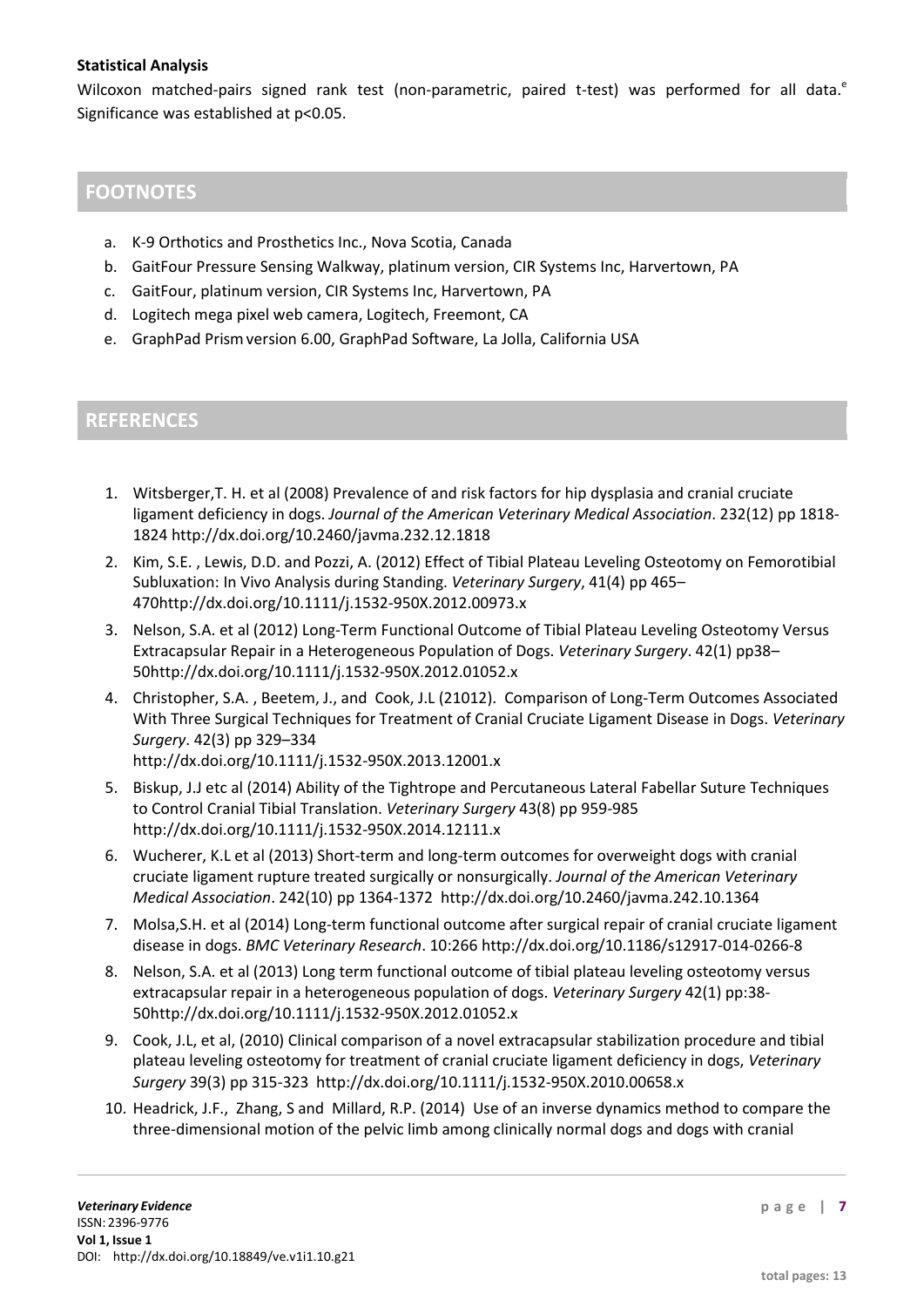cruciate ligament–deficient stifle joints following tibial plateau leveling osteotomy or lateral fabellar– tibial suture stabilization. *American Journal of Veterinary Research*. 75(6) pp:554–564 <http://dx.doi.org/10.2460/ajvr.75.6.554>

- 11. Au, K.K. , Gordon-Evans, W.J. and Dunning, D (2010) Comparison of short- and long-term function and radiographic osteoarthrosis in dogs after postoperative physical rehabilitation and tibial plateau leveling osteotomy or lateral fabellar suture stabilization. *Veterinary Surgery* 39(2) pp:173–180 <http://dx.doi.org/10.1111/j.1532-950X.2009.00628.x>
- 12. Oxley, B. et al,(2013) Comparison of complication rates and clinical outcome between tibial plateau leveling osteotomy and a modified cranial closing wedge osteotomy for treatment of cranial cruciate ligament disease in dogs. *Veterinary Surgery*. 42(6): pp 739–750 [http://dx.doi.org/10.1111/j.1532-](http://dx.doi.org/10.1111/j.1532-950X.2013.12033.x) [950X.2013.12033.x](http://dx.doi.org/10.1111/j.1532-950X.2013.12033.x)
- 13. Baltaci, G., Aktas, G., and Camci, E. (2011) The effect of prophylactic knee bracing on performance: balance, proprioception, coordination, and muscular power. *Knee Surgery Sports Traumatology Arthroscopy*. 19(10) pp1722–1728 <http://dx.doi.org/10.1007/s00167-011-1491-3>
- 14. Bodendorfer, B.M. et al, (2013) Anterior Cruciate Ligament Bracing: Evidence in Providing Stability and Preventing Injury or Graft Re-Rupture. *The Physician and Sports Medicine*. 41(3) pp 92– 10[2http://dx.doi.org/10.3810/psm.2013.09.2020](http://dx.doi.org/10.3810/psm.2013.09.2020)
- 15. Segal, N.A. (2012) Bracing and Orthoses: A Review of Efficacy and Mechanical Effects for Tibiofemoral Osteoarthritis. *PM&R*. 4(5) *Supplement* pp:S89–S96 <http://dx.doi.org/10.1016/j.pmrj.2012.01.018>
- 16. Smith, S.D. et al. (2013) Functional bracing of ACL injuries: current state and future directions. *Knee Surgery Sports Traumatology Arthroscopy*. 22(5) pp 1131–1141 [http://dx.doi.org/10.1007/s00167-](http://dx.doi.org/10.1007/s00167-013-2514-z) [013-2514-z](http://dx.doi.org/10.1007/s00167-013-2514-z)
- 17. Chew, K.T.L et al, (2007) Current Evidence and Clinical Applications of Therapeutic Knee Braces.*American Journal of Physical Medicine & Rehabilitation*. 86(8) pp:678– 68[6http://dx.doi.org/10.1097/PHM.0b013e318114e416](http://dx.doi.org/10.1097/PHM.0b013e318114e416)
- 18. Birmingham, T.B. et al, (2001) Knee bracing for medial compartment osteoarthritis: effects on proprioception and postural control. *Rheumatology*. 40(3) pp 285- 289*<http://dx.doi.org/10.1093/rheumatology/40.3.285>*
- 19. Birmingham, T.B. et al, (2001) Knee bracing after ACL reconstruction: effects on postural control and proprioception. *Medicine & Science in Sports & Exercise*. 33(8) pp 1253- 125[8http://dx.doi.org/10.1097/00005768-200108000-00002](http://dx.doi.org/10.1097/00005768-200108000-00002)
- 20. Giotis, G et al (2013). Effects of Knee Bracing on Tibial Rotation During High Loading Activities in Anterior Cruciate Ligament–Reconstructed Knees. *Arthroscopy*. 29(10) pp 1644– 1652 <http://dx.doi.org/10.1016/j.arthro.2013.07.258>
- 21. Giotis, G et al (2011), Knee braces can decrease tibial rotation during pivoting that occurs in high demanding activities. *Knee Surgery Sports Traumatology Arthroscopy*. 1998) pp 1347– 1354 <http://dx.doi.org/10.1007/s00167-011-1454-8>
- 22. Palm, H.G. et al. (2012) Effects of knee bracing on postural control after anterior cruciate ligament rupture. *The Knee*. 19(5) pp 664–671 <http://dx.doi.org/10.1016/j.knee.2011.07.011>
- 23. Canapp, S.O., Campana, D.M and Fair, L.M. (2012) Orthopedic coaptation devices and small-animal prosthetics, In Tobias KM, Johnston SA: *Veterinary Surgery Small Animal.* St. Louis, Missouri, Elsevier, pp 628-646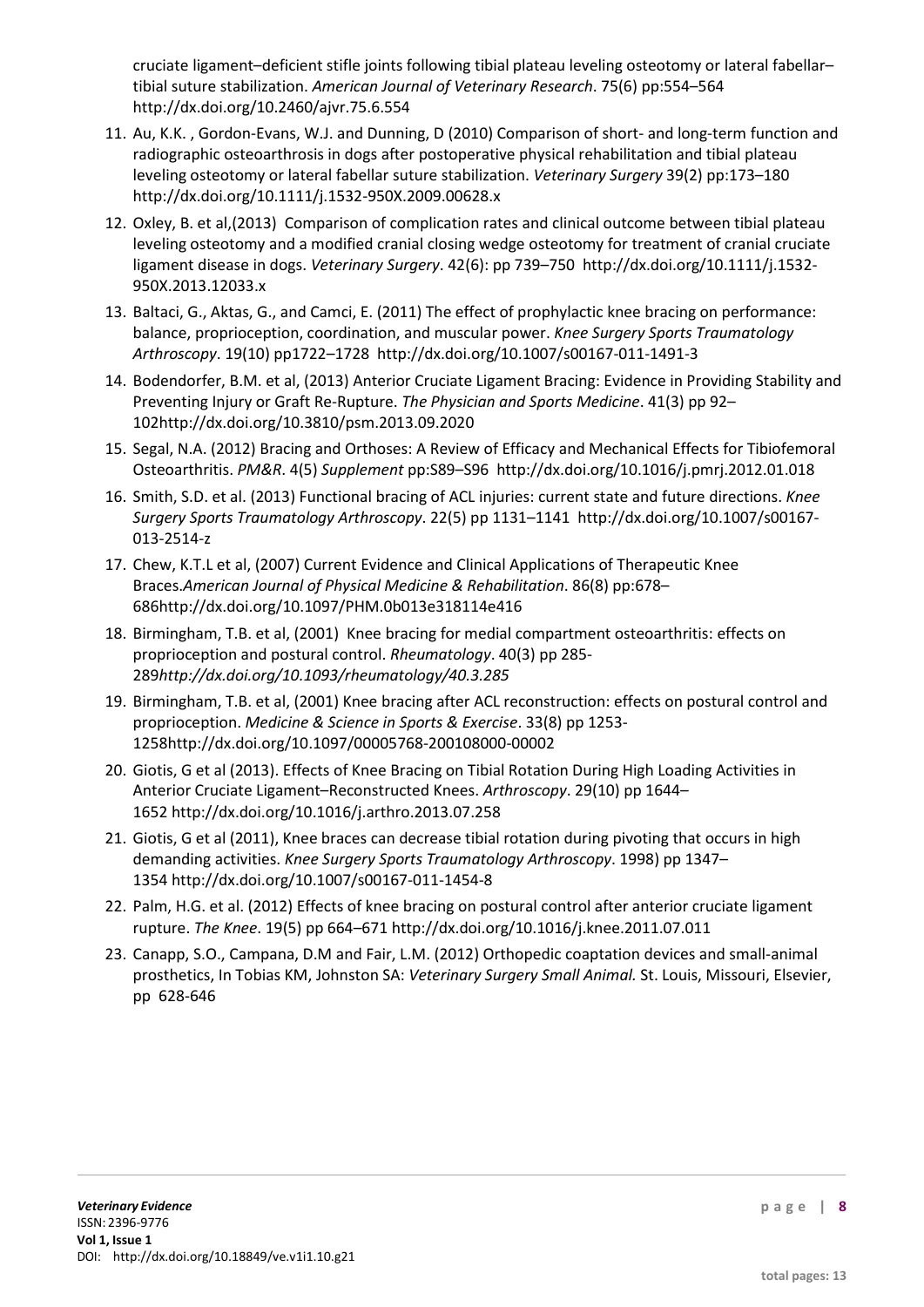



**Figure 2:** Affected Limb TPI%



**Affected Limb TPI%**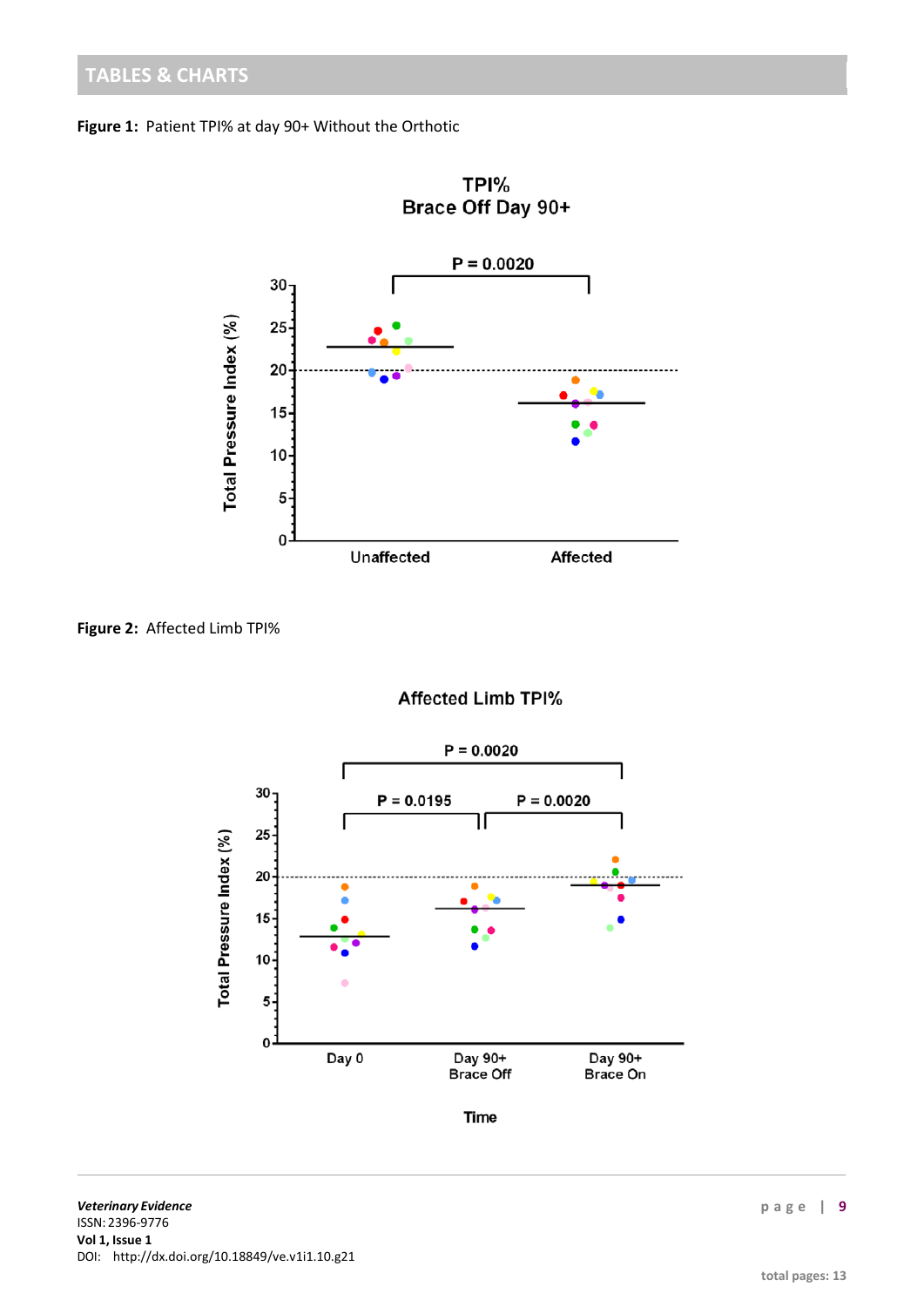

TPI%

**Figure 4:** The TPI% in the Affected Limb of Each Individual Patient Over Time



## **Affected Limb TPI%**

**Patients**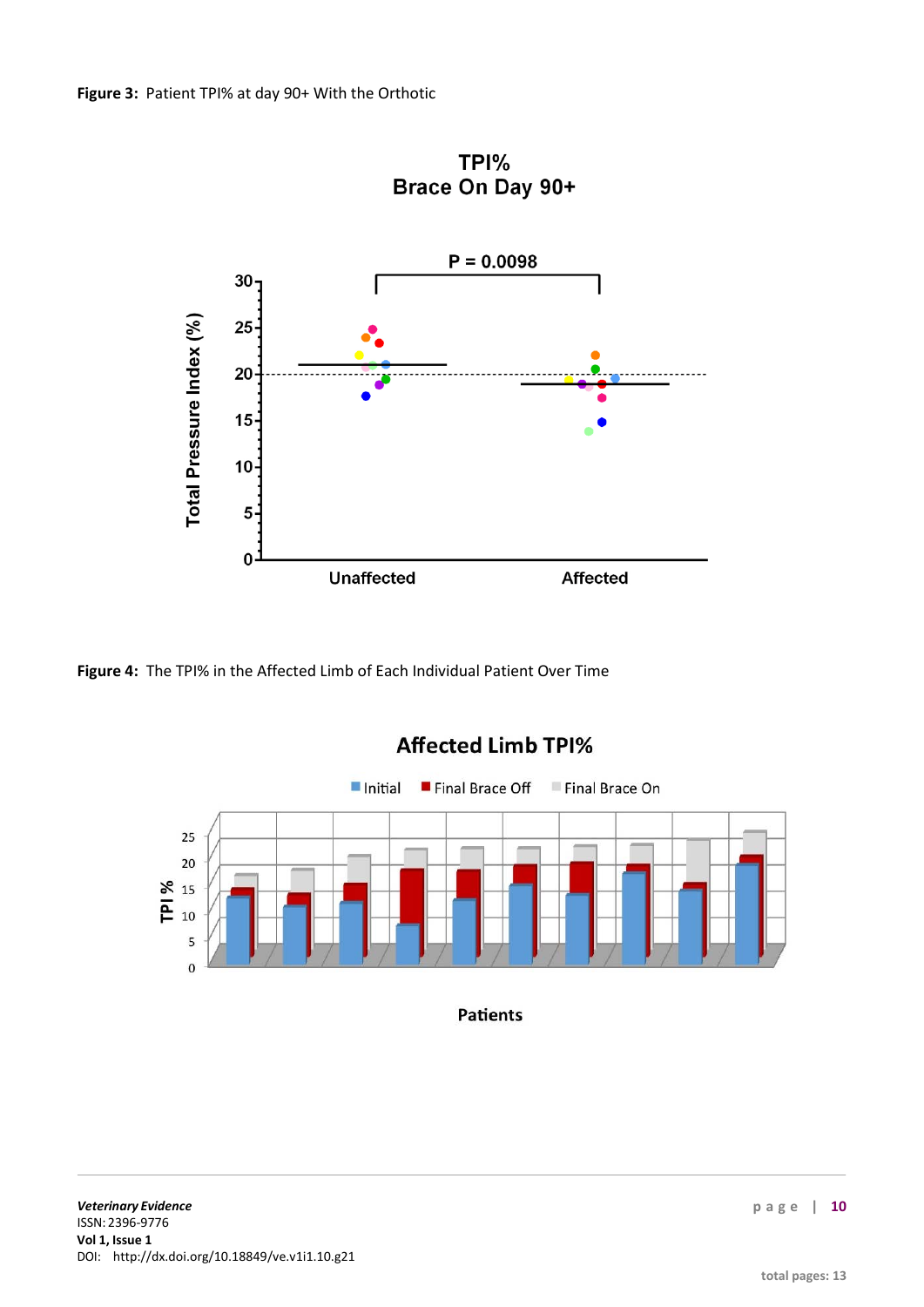## Table 1. Breed Demographics

| <b>Breed</b>                | $n=10$ |       |  |
|-----------------------------|--------|-------|--|
| Beagle                      |        | 10.0% |  |
| Bernese Mountain Dog        |        | 10.0% |  |
| Doberman                    |        | 10.0% |  |
| German Shorthair Pointer    |        | 10.0% |  |
| Labrador Retriever          | 2      | 20.0% |  |
| Mastiff                     |        | 10.0% |  |
| Newfoundland                |        | 10.0% |  |
| <b>Pit Bull Terrier</b>     |        | 10.0% |  |
| West Highland White Terrier |        | 10.0% |  |

## Table 2. Overall Patient Demographics

|                      | Demographics                      |          | $n=10$          |
|----------------------|-----------------------------------|----------|-----------------|
| Average Age          |                                   |          |                 |
| (Range)              | Years                             |          | $10.4(3-15.7)$  |
| Average Weight       | Lbs                               |          | 65.5 (15-116)   |
| (Range)              | Kg                                |          | 29.8 (6.8-52.7) |
|                      | Female, Intact                    | 1        | 10.0%           |
| Gender               | Female, Altered                   | 8        | 80.0%           |
|                      | Male, Intact                      | 0        | 0.0%            |
|                      | Male, Altered                     | 1        | 10.0%           |
| Affected Limb        | Left                              | 5        | 50.0%           |
|                      | Right                             | 5        | 50.0%           |
|                      | <b>Bilateral</b>                  | $\Omega$ | 0.0%            |
| Cause of Instability | Cranial Cruciate Ligament Rupture | 10       | 100%            |
| Cruciate Ligament    | Complete                          | 8        | 80.0%           |
| <b>Rupture Cases</b> |                                   |          |                 |
| $(n=148)$            | Partial                           | 2        | 20.0%           |
| Meniscus Tear        | Yes                               | 1        | 10.0%           |
| $(n=138)$            | No                                | 9        | 90.0%           |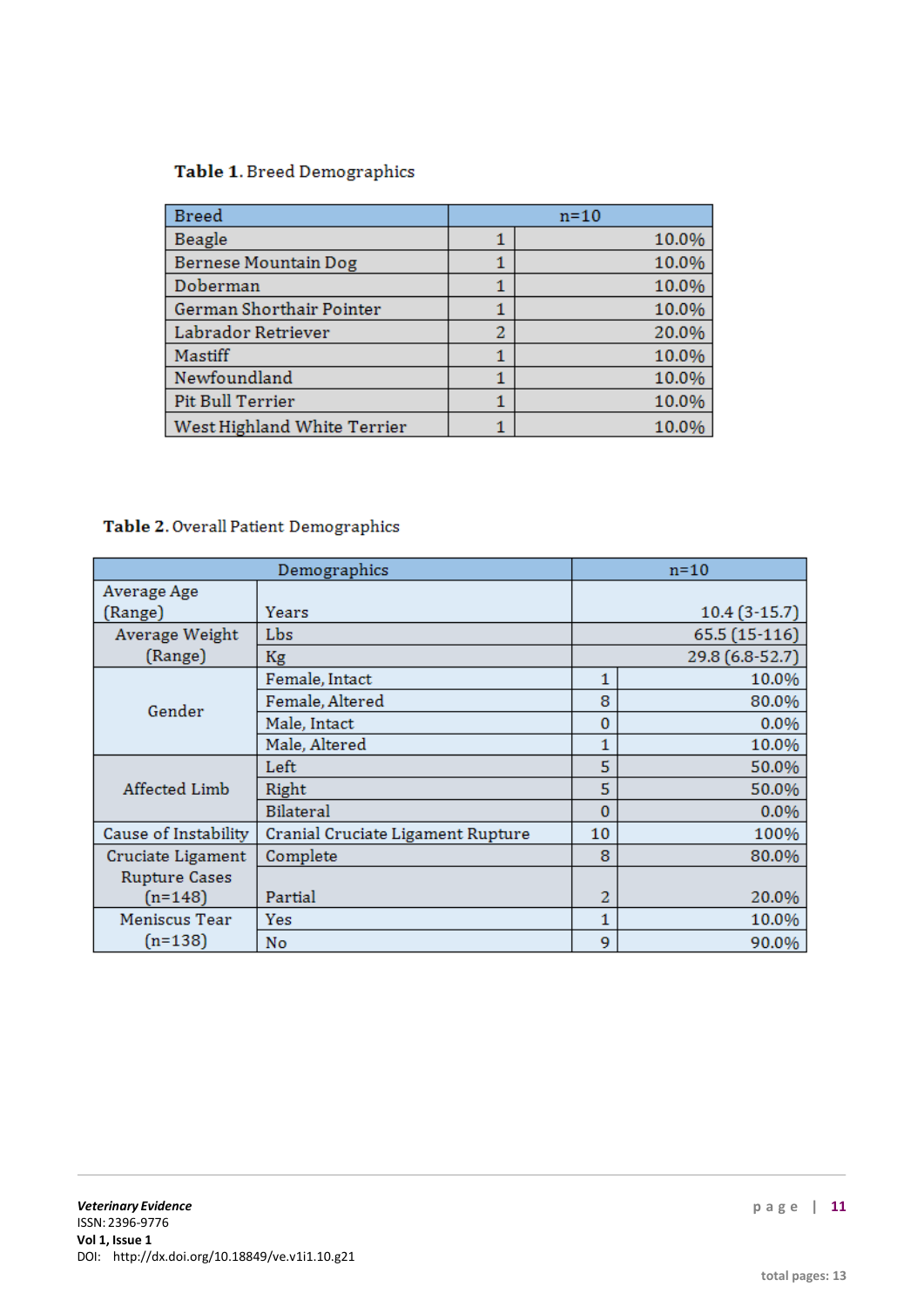## Table 3. Patient Medications

| Category            | Medication      | $n=7/10$                |       |  |
|---------------------|-----------------|-------------------------|-------|--|
| Joint<br>Supplement | Adequan         | $\mathbf{1}$            | 14.3% |  |
|                     | Dasuquin w/ MSM | 1                       | 14.3% |  |
|                     | <b>Total</b>    | $\overline{z}$          | 28.6% |  |
| Pain                | Gabapentin      | 3                       | 42.9% |  |
|                     | Tramadol        | 3                       | 42.9% |  |
|                     | <b>Total</b>    | 3                       | 42.9% |  |
| <b>NSAID</b>        | Rimadyl         | 5                       | 71.4% |  |
|                     | <b>Total</b>    | 5                       | 71.4% |  |
| <b>Other</b>        | Denamarin       | $\mathbf{1}$            | 14.3% |  |
|                     | Meclizine       | $\mathbf{1}$            | 14.3% |  |
|                     | <b>Total</b>    | $\overline{\mathbf{z}}$ | 28.6% |  |